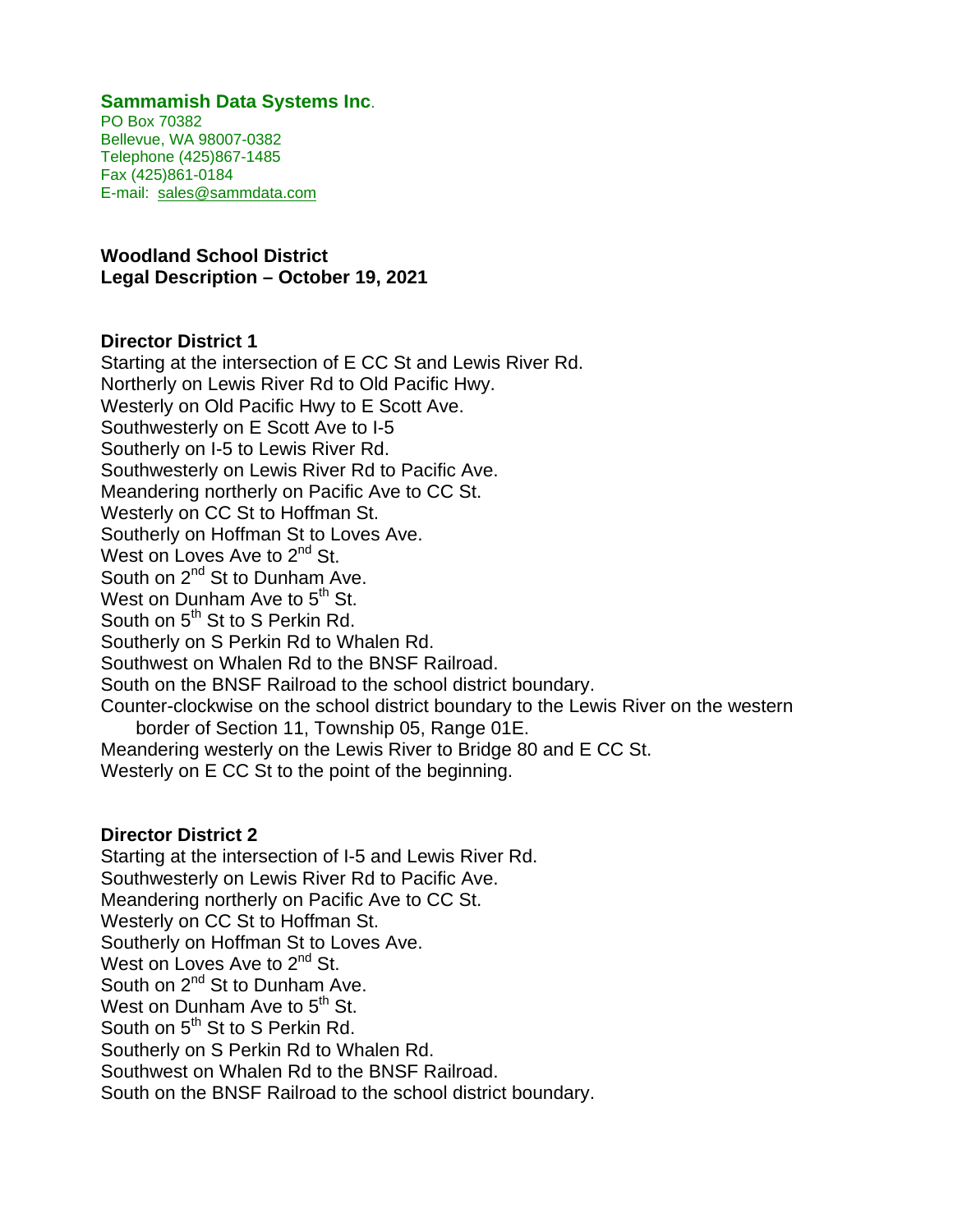Clockwise on the school district boundary to the northern crossing of I-5. Southerly on I-5 to the point of the beginning.

# **Director District 3**

Starting at the intersection of E CC St and Lewis River Rd. Northerly on Lewis River Rd to Insel Rd. North on Insel Rd to 2020 Census Woodland City Limits. Clockwise on said city limits to Robinson Crk. Northerly on Robinson Crk to Robinson Creek Meadow Rd. Easterly on Robinson Creek Meadow Rd to Lewis River Rd. Northeasterly on Lewis River Rd to Nevala Rd. North on Nevala Rd to Ross Crk. Northerly on Ross Crk to the northern crossing of Nevala Rd. North on Nevala Rd and extension to Ross Crk. North on Ross Crk to the east fork, Ross Crk. Northeast on the east fork Ross Crk to the school district boundary. North and east on the school district boundary to the powerline crossing in Section 16, Township 06, Ranger 01E. Southeasterly on the powerline to eastern border of Section 21, Township 06, Range 01E. South on said section line to Oxbow Rd. East on Oxbow Rd to Little Kalama Riv. Southeasterly on Little Kalama Riv to Little Kalama River Rd. Southerly on Little Kalama Rd to the powerlines in northeastern part of Section 34, Township 06, Range 01E. Southerly on the powerlines to Niemi Rd. Westerly and southerly on Niemi Rd to Lewis River Rd. West on Lewis River Rd to the unnamed creek 0.15 miles, more or less, west of Old Lewis River Rd. South on unnamed creek to Lewis River. Meandering westerly on the Lewis River to Bridge 80 and E CC St. Westerly on E CC St to the point of the beginning. **Director District 4** 

Starting at the intersection of Old Pacific Hwy and Lewis River Rd. Easterly on Lewis River Rd to to Insel Rd. North on Insel Rd to 2020 Census Woodland City Limits. Clockwise on said city limits to Robinson Crk. Northerly on Robinson Crk to Robinson Creek Meadow Rd. Easterly on Robinson Creek Meadow Rd to Lewis River Rd. Northeasterly on Lewis River Rd to Nevala Rd. North on Nevala Rd to Ross Crk. Northerly on Ross Crk to the northern crossing of Nevala Rd. North on Nevala Rd and extension to Ross Crk. North on Ross Crk to the east fork, Ross Crk. Northeast on the east fork Ross Crk to the school district boundary.